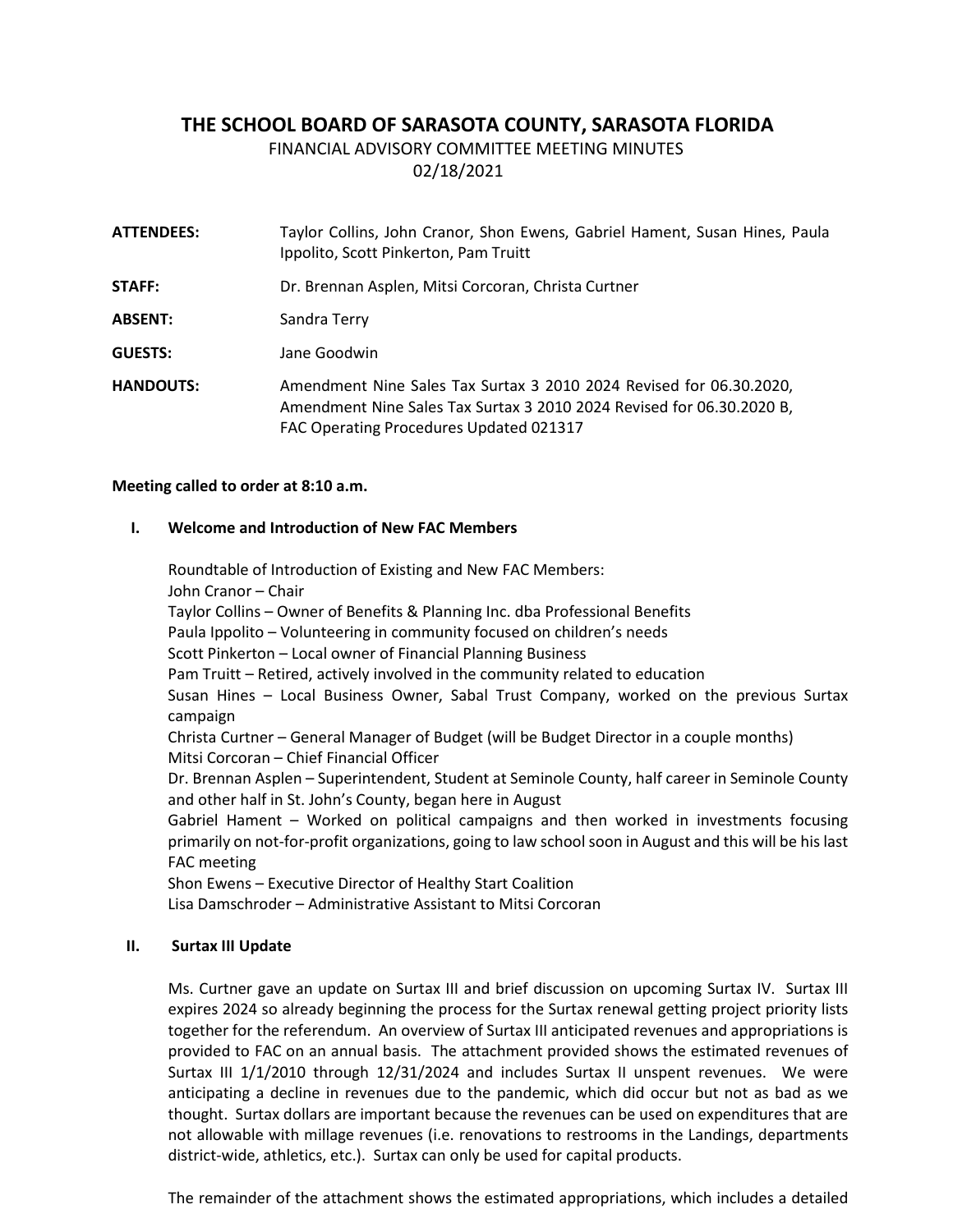list of projects that were in the adopted Ordinance. The original list included several schools in North Port; however, when the recession hit, many people left, enrollment went down and there was no longer a need for these new schools, which is reflected in the revised appropriations. The funding has shifted to district-wide safety and technology projects. This is a result of the need for new technology, as well as implementation of increased safety measures at all our schools based on the MSD act (State Legislation following the Parkland Shooting). The only significant change for this year is \$3 million allocated for Oak Park School Special Olympics Track. This is something that must be paid out with Surtax because it is part of athletics and not part of the school curriculum.

A question was asked if Charter Schools receive any Surtax revenues. Ms. Corcoran noted that at this point the Charter Schools do not receive Surtax, but they do receive a portion of the millage revenues, which we do voluntarily. They also receive 100% of the PECO (Public Education Capital Outlay) funding (approximately \$130 million) from the State. For the next Surtax referendum, legislatively we are going to be required to include Charter Schools in the distribution of Surtax revenues.

Ms. Curtner and Ms. Corcoran explained that the capital team is already working closely with Sarasota County on developing the list of projects for Surtax IV. We just submitted our list which includes some of the following projects: New construction at Wellen Park High School, Wellen Park K-8, High Hat Ranch High School, High Hat Ranch K-8, new Lakewood Ranch Elementary School site, Garden Elementary 18 classroom wing addition, standard replacement needs such as HVAC, roofing, chillers, thermal storage, etc.. Another big project on the list continues to be District-wide Technology Improvements. There is also money allocated to equipment and software, bus replacement and portable classrooms lease replacement.

Dr. Asplen briefly discussed how we need to address the capacity issue in our schools. There are several schools that are under capacity, while others are over capacity. This needs to be looked at in detail before we make final decisions on building new schools. In particular, we need to look at implementing new programs in some of our under-capacity schools that could entice families during the school choice period, which would level things out instead of just building new schools.

Dr. Asplen continued with addressing the needs in South County, particularly Venice High School and North Port High School. Venice High School is approximately 200 students over capacity and knowing that it takes about 3 years to build a new school, this needs to be considered when deciding on when to "pull the trigger" on new construction. The one good thing about Sarasota County is that we already have a number school sites ready and available.

#### **III. Discussion on how FAC can be most effective**

Dr. Asplen led the conversation on how FAC can be most effective and noted that one thing that is very impressive about Sarasota County is that we have very little debt service (currently around \$20 million in debt service, which should be paid off by 2024). However, at the same time, knowing that we are going to need to build a school or two in the near future, we need to consider debt as an option since money is cheap right now. As such, he requested input from the FAC members concerning their thoughts about issuing debt or not issuing debt.

Ms. Collins asked the question about where the monies from the Surtax is held. Ms. Corcoran explained that the revenues are in the School District's coffers and are fully invested.

Mr. Pinkerton noted that based on the current market conditions, he is projecting an increase in inflation. Thus, if you are looking to borrow a large amount of money, now is the time to do it to lock in the existing rates. It could cut your borrowing rates in half, which spread out over a 10-year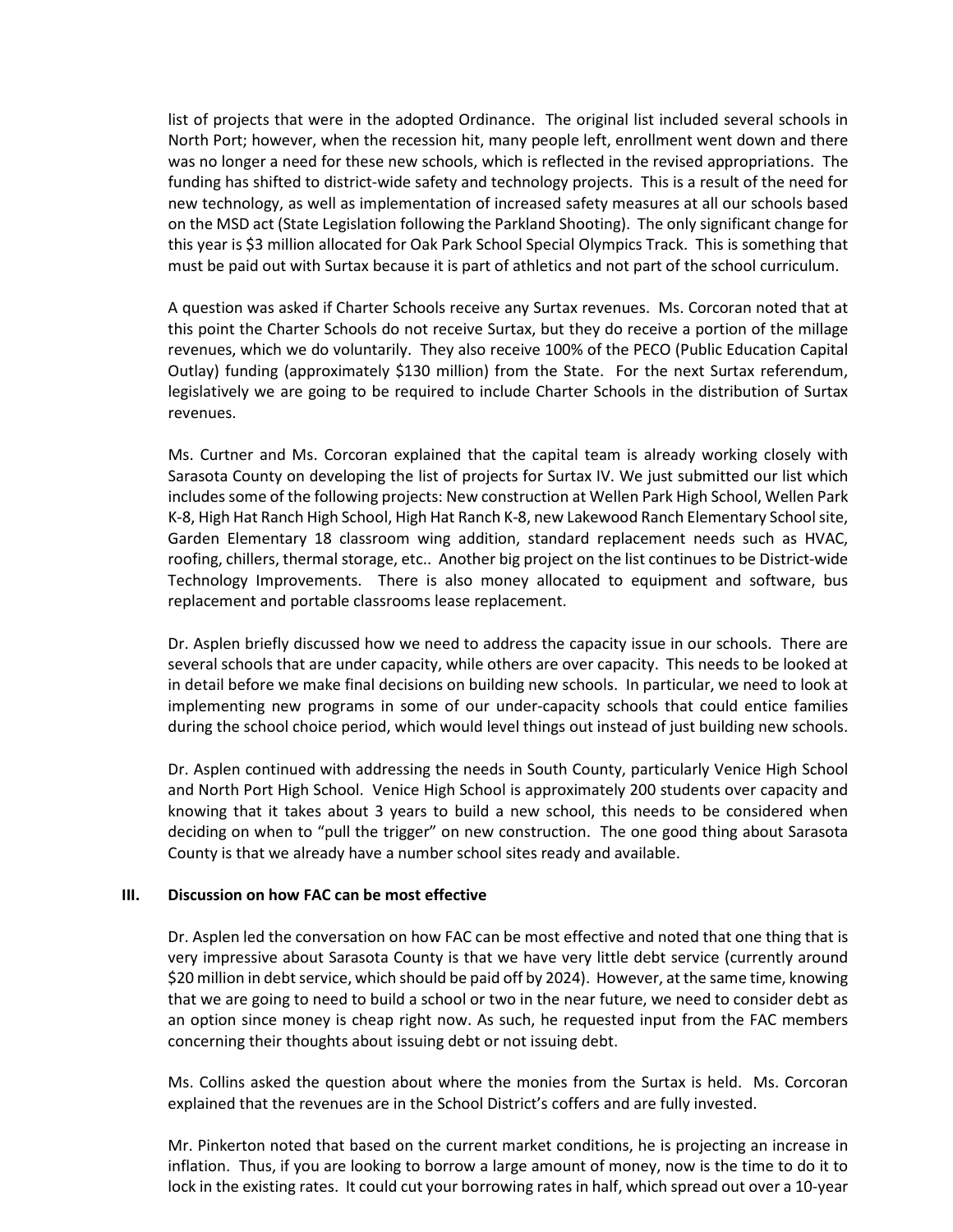period could be millions of dollars in cost savings. However, it is important not to do adjustable rate debt. Ms. Corcoran noted the District only issues fixed-rate COPs (Certificate of Participation) using a competitive solicitation. Dr. Asplen asked the question if we borrow money now while interest rates are still low, but we do not decide to actually build a new school for a few years, do we have to start paying down the debt even though we have not started spending the money yet. Ms. Corcoran explained that we cannot borrow the money early because there are spend-down provisions aligned to the debt. We must consider timing of new construction in relation to the issuance of debt. We use PFM Asset Management as our Financial Advisor for our debt issues.

Ms. Ippolito brought up again the school capacity question, asking what we can do again to entice parents to put their students in the under-capacity schools. Dr. Asplen reiterated the need to develop programs in these under-capacity schools that would attract families, particularly during the school choice period. These are ongoing discussion on Curriculum. Ms. Corcoran did point out that one of the concerns for the under-capacity schools is that they are Title I schools that receive additional funding and support. If they increase the capacity of those schools with students that are not on free and reduced lunch, it will bring down those numbers and the schools may lose their Title I funding, as well as Cares Act money and e Rates.

Dr. Asplen made a final point about the referendum coming up and stated that we are starting to put together some communication and he would like FAC members to be a part of putting together the information and to be thinking about how to approach the public about the referendum. Ms. Corcoran noted that FAC members have done Speaker's Bureaus in the past and reached out to members of the community.

#### **IV. Discussion/Review of FAC Operating Procedures**

The last time the FAC operating procedures were revised was in 2017. Ms. Corcoran opened the discussion noting that there are several new members and now we will need to replace Gabe since this will be his last meeting. Ms. Corcoran asked the group if we want to continue requiring 10 members in the group or revert to 9 members, which is what it was previously. We currently have 9 members, and with Gabe leaving we will be down to 8 members.

Also, for discussion was the annual report that FAC provides to the School Board. It was noted that a lot of the data in the presentation includes test scores and since there was no standardized testing last year, some of the information will not change. It was determined that Ms. Corcoran and Ms. Damschroder will update any of the data that is available and leave the testing data from 2019 with a note that there was no testing in the 2020 school year. The updated presentation will be reviewed at the next FAC meeting in May and presented to the School Board in June.

Mr. Pinkerton opened the discussion about how FAC serves at the pleasure of the Superintendent, which means that he/she can terminate the committee at any point. He also noted that FAC's role is "oversight", which can potentially be interpreted as some independence. Thus, Mr. Pinkerton suggested that there is a conflict in the procedures. Mr. Pinkerton wanted Dr. Asplen's thoughts on this. Dr. Asplen indicated that he and Ms. Corcoran can discuss this further.

Mr. Pinkerton stated that oversight to him means the ability to get our own data and come to our own conclusions. Mr. Cranor noted that he believes one of the real values of the committee is the credibility we have with the community. Dr. Asplen indicated that he himself values the feedback of the committee, especially given all the members' backgrounds. Dr. Asplen continued that he agrees that it is helpful for the community to know that there is